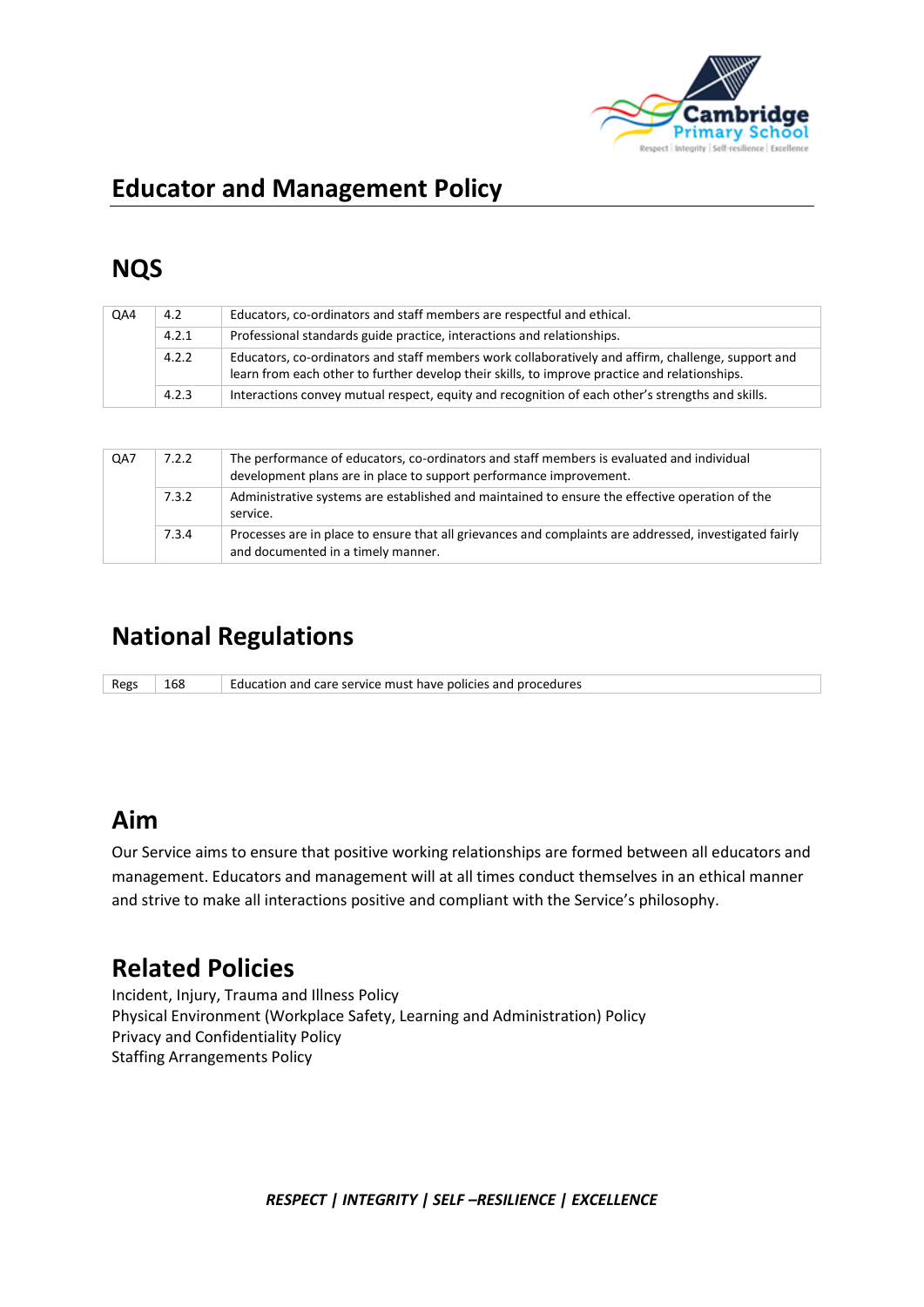

# **Code of Conduct**

The Approved Provider, Nominated Supervisor, educators, staff members, volunteers and students will uphold the following **ethical conduct principles** at all times, and promote positive interactions within the Service and the local community.

- 1. Commitment to our Service philosophy and values, including the promotion of a meaningful connection to the NQF and best practice in early childhood education in partnership with our families.
- 2. Effective, open and respectful two-way communication and feedback between employees, children, families and management.
- 3. Honesty and integrity in all interactions between children, families, employees and managers.
- 4. Consistency and reliability in all exchanges with children, families, employees and managers.
- 5. Commitment to a workplace which values and promotes the safety, health and wellbeing of employees, volunteers, children and families.
- 6. Commitment to an Equal Opportunity workplace and culture which values the knowledge, experience and professionalism of all employees, team members and managers, and the diverse heritage of our families and children.

#### **The Approved Provider, Nominated Supervisor, educators, staff members and volunteers will:**

- ensure their work is carried out efficiently, economically and effectively. They will act in a professional and respectful manner at all times while at work, giving their full attention to the Service responsibilities and adhering to all Service policies, procedures, laws and regulations act honestly and exercise diligence in all Service operations. They will carry out all lawful directions, retaining the right to question any direction which they consider to be unethical. If uncertain they can seek advice from the Nominated Supervisor, Approved Provider or the Ombudsman [\(http://www.fairwork.gov.au/find-help-for/parents-and-families\)](http://www.fairwork.gov.au/find-help-for/parents-and-families)
- consider all relevant facts and make decisions or take actions fairly, ethically, consistently and with appropriate transparency. If they are uncertain about the appropriateness of a decision or action they will consider:
	- $\circ$  whether the decision or conduct is lawful
	- o whether the decision or conduct is consistent with our policies and objectives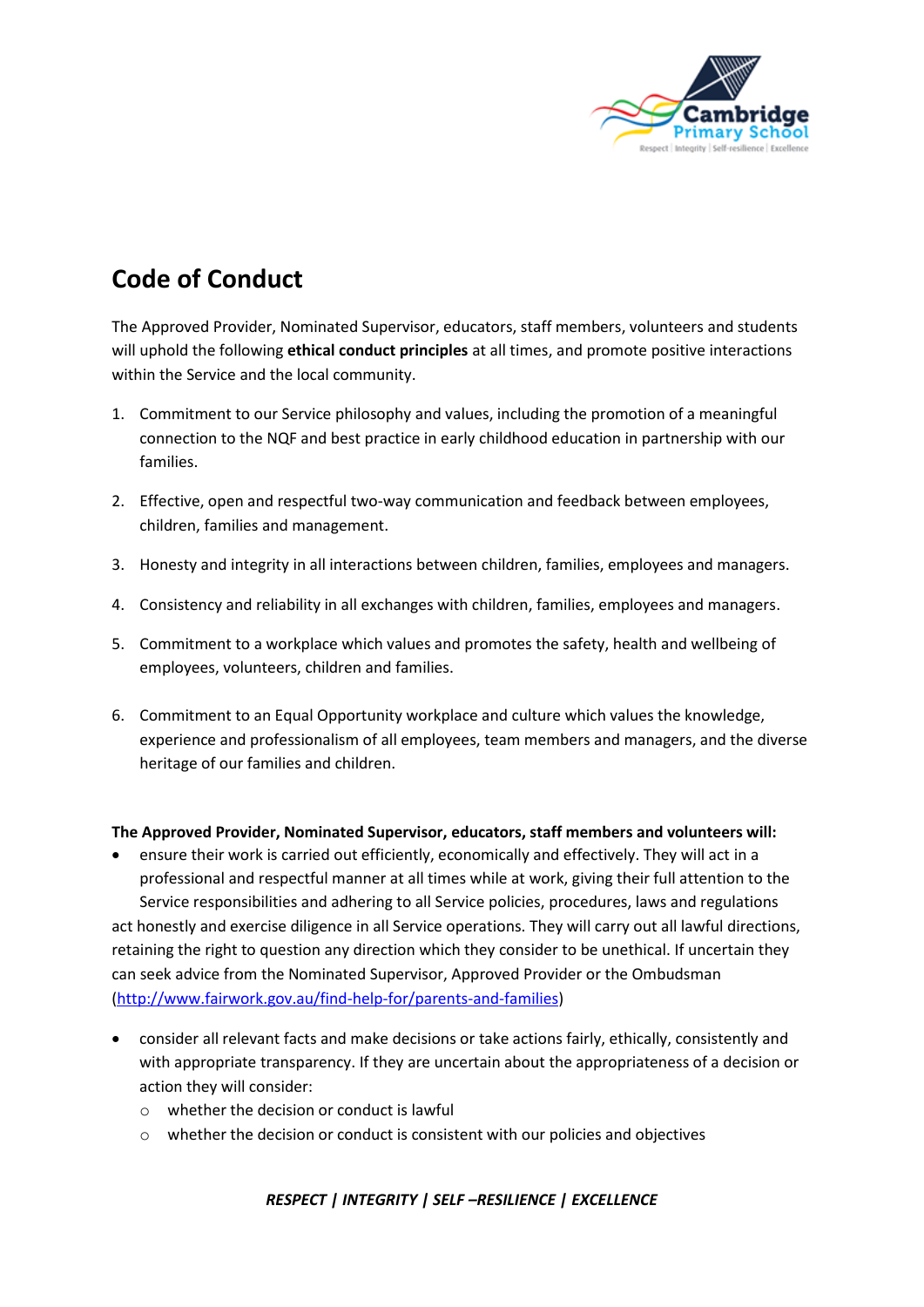

- o whether there will be an actual, potential or perceived conflict of interest involving obligations that could influence the business relationship or conflict with business duties
- comply with our Privacy and Confidentiality Policy when dealing with confidential information and records
- report (suspected) breaches of the code of conduct to a manager, preferably in writing.
- include children and families in the decision making process
- Refrain from using abusive, derogatory or offensive language.

#### **Examples of Appropriate Educator Interactions**

- Positive, trustworthy and co-operative relationships with team members.
- Respectful, courteous and empathetic communications and behaviours.
- Complying with Service grievance procedures and resolving workplace conflicts where possible directly with the person concerned, and never through gossip or by including people who are not involved in the issue.
- Valuing cultural differences, diverse viewpoints, and unique contributions.
- Looking for and supporting educators' strengths not weaknesses.
- Sharing professional resources, knowledge and information.
- Supporting others to meet their professional development goals and needs.
- Recognising the professional achievements of others.
- Sharing information, experiences and expertise about children and families at the Service with team members to enhance children's learning and development.
- Actively participating in regular meetings at the Service to discuss professional issues and problems.
- Updating team members about meeting outcomes or workplace issues if they have been absent.
- Sharing the work load equitably with team members.
- Using the Educator's Communication Diaries to communicate messages where shifts make it difficult to convey information face-to-face. These means will ensure all educators are informed on important matters. It is the educator's responsibility to check the Diaries.

#### **The Approved Provider, Nominated Supervisor, educators, staff members and volunteers will not:**

- Engage in conduct that is detrimental to the professional standing of our Service, is improper or unethical, is an abuse of power, or harasses, discriminates against, victimises, humiliates, intimidates or threatens other educators, staff members, volunteers or visitors at the Service, either directly or indirectly via information technology such as email, text or social media. Additionally they will not support those who do this
- Accept gifts which exceed \$100 in value. If this occurs in circumstances where the gift cannot reasonably be refused or returned, the gift will be immediately disclosed to the Approved provider or Nominated Supervisor and recorded in the gifts' register. Modest gifts or benefits valued less than \$100 may be accepted if they do not create a sense of obligation, are conducted transparently and there are no conflicts of interest
- accept an offer of money, regardless of the amount
- Seek or accept a bribe.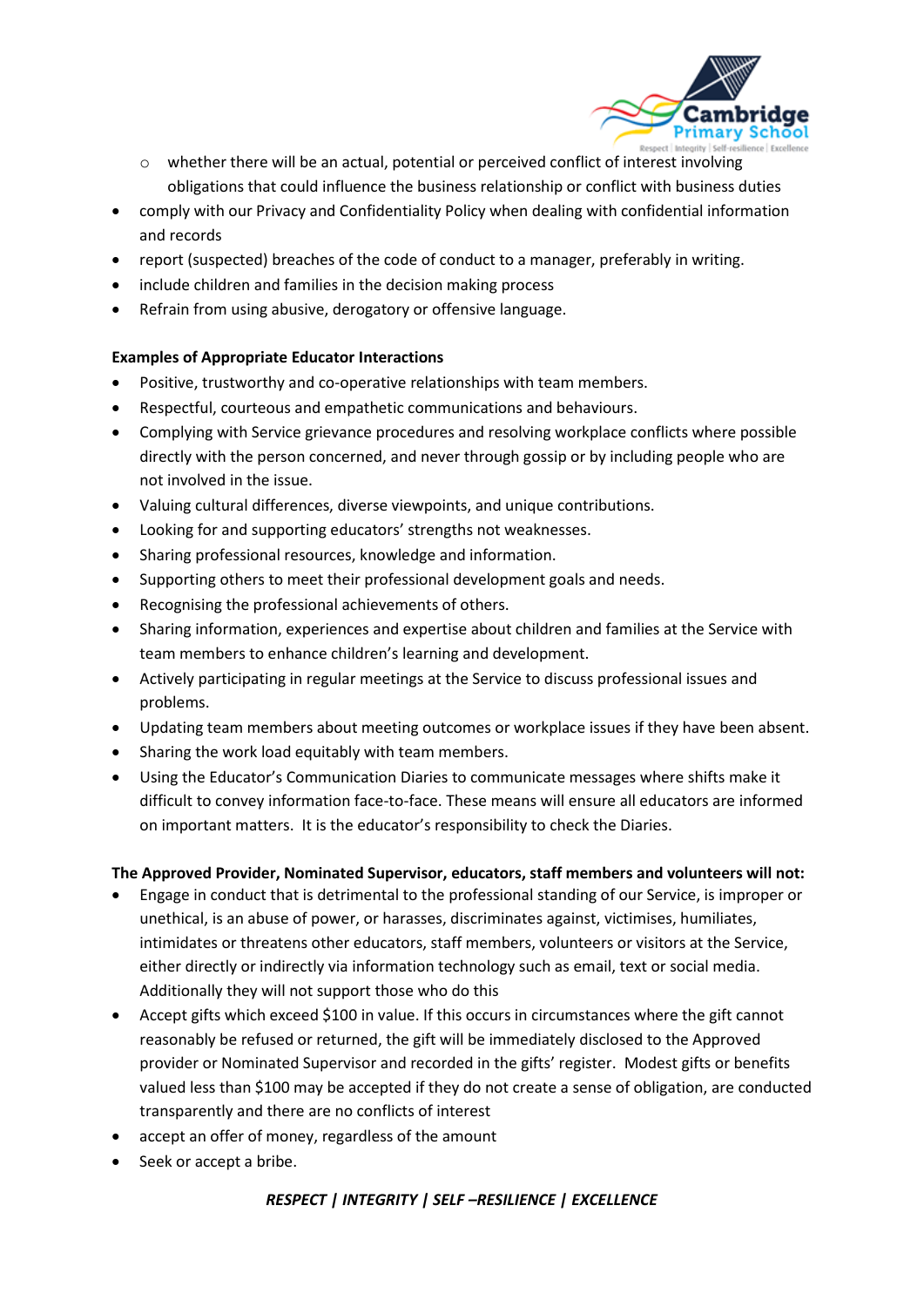

- acquire personal profit or advantage because of their position (eg through the use of Service information)
- Convert any property of the Service to their own use unless properly authorised.
- approach other employees , managers or visitors directly on individual matters that don't concern them
- Engage in any action in breach of our Privacy and Confidentiality Policy, including but not limited to disclosure of confidential Service or customer information, or the improper or illegal use of that confidential information. Confidential information will only be accessed by authorised persons for the purpose intended.
- engage in or support any action in breach of our Technology Usage Policy or Social Networking Usage Policy, including the use of communication media to search for, download, access, transmit or store any material of an offensive, obscene, pornographic, threatening or abusive nature.
- drink alcohol or use illicit substances on the Service's premises or come to the Service under their influence
- smoke on the Service's premises including in the car park
- Show favouritism towards any child.

#### **Families, visitors and children will:**

- treat all children at the service equally and respectfully
- report any suspicious behaviour to the Nominated Supervisor or Approved Provider and encourage a safe and supportive Service environment
- respect the rights, dignity and worth of every person, regardless of their abilities, gender, religion or cultural background
- refrain from bullying, harassing or discriminating against any child or adult at the Service
- respect the decisions of educators and staff members and teach children (if adults) to do likewise
- Tell an educator (if a child) or the Approved Provider or Nominated Supervisor if we see a any instances of bullying, harassment or discrimination at the Service.
- cooperate and follow classroom rules
- listen to educators' instructions and follow them
- control our emotions and talk to an educator (if a child) if we are feeling upset
- Speak to an educator (if a child) or the Approved Provider or Nominated Supervisor if we are worried, concerned or have a grievance about something.

#### **Families and visitors will not:**

- not drink alcohol or use illicit substances while on the service's premises or come to the Service under their influence
- Not smoke on the service's premises including in the car park.

## **Management Responsibilities**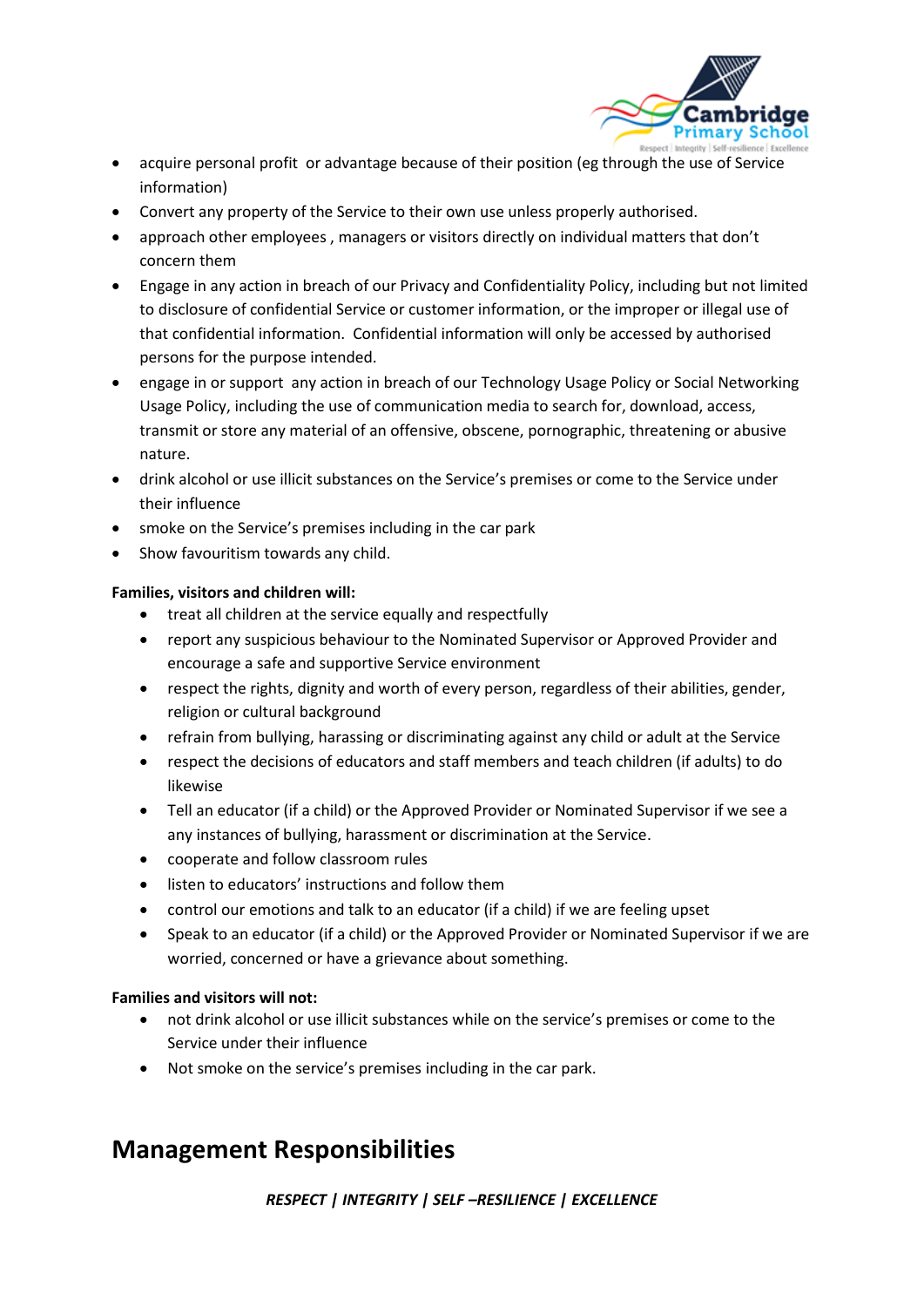

In our service the Approved Provider and the Nominated Supervisor are responsible for:

- supporting the Nominated Supervisor or Approved Provider , Certified Supervisor, Educational Leader and educators in their role
- keeping all service families up to date with relevant issues
- recruiting and selecting educators and other staff members
- ensuring educators and staff members have the correct qualifications
- ensuring educator ratio and qualification requirements are met
- ensuring all educators and staff understand their responsibilities under the education and care law and regulations, the National Quality Standard, the Early Years Learning Framework
- developing the service policies and ensuring all educators follow our policies and procedures
- ensuring all educators, staff, visitors and volunteers are aware of and comply with our Code of Conduct
- Investigating and managing grievances from educators, staff members, families or volunteers (including incidents of workplace bullying) in accordance with our Grievance Guidelines.
- implementing effective communication and consultation procedures with educators and staff members about workplace issues
- promoting the diverse skills and achievements of educators and staff (eg at educator meetings, through regular feedback, by sharing information with families and the community through notices and newsletters
- providing or organising appropriate information, instruction, training or supervision to educators and staff
- Maintaining the financial viability of the Service.

## **Visitors**

The Nominated Supervisor will ensure the safety, health and wellbeing of all children by:

- ensuring visitors are only allowed entry to the service if they can be adequately identified
- Tradespeople, business representatives and early intervention specialists or professionals, or support workers provided by early childhood agencies, must carry appropriate identification
- Family members and family friends who, for example, attend service events or assist with learning activities may be identified by the parents of children at the service
- requiring all visitors to sign in and out of the service for work health and safety and child protection reasons
- Ensuring visitors, including long term visitors, are never left alone with any children being educated and cared for. Visitors will be supervised by educators or staff members at all times
- ensuring visitors have or obtain a child protection clearance if required by the child protection law before being allowed entry to the service <http://www.workingwithchildren.vic.gov.au/>
- Ensuring specialists or professionals engaged to support a child are only allowed to visit and engage with the child if written authorisation has first been obtained from the child's parents. Authorisation may form part of an education or support plan.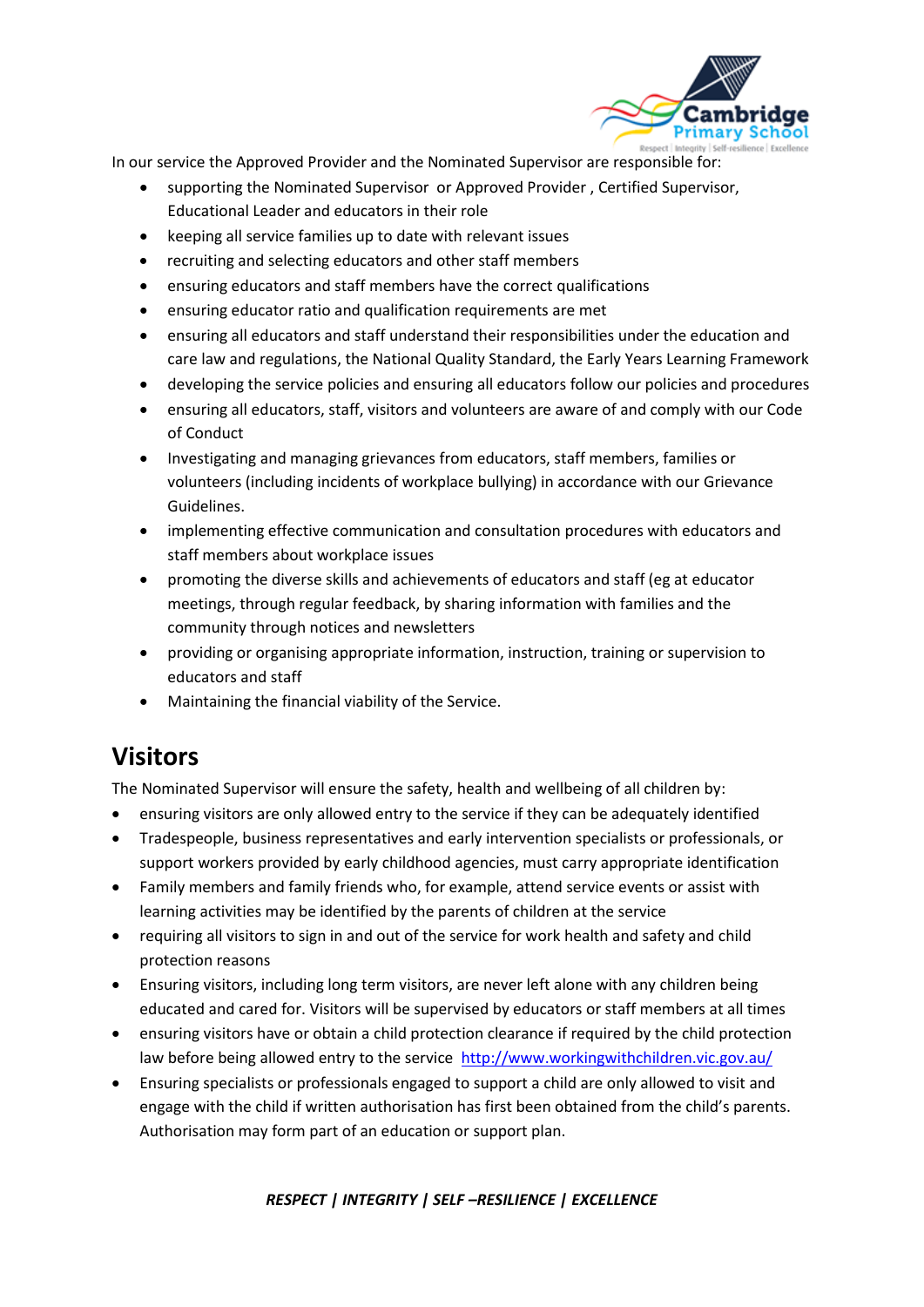

# **Communication Procedures**

To allow effective communication and consultation to take place with educators/staff the Approved Provider / Nominated Supervisor will use various methods of communication including:

- direct conversations
- phone communication including SMS messaging if appropriate
- a communication diary
- educator meetings
- Other forms of written communication eg letters, notices, and emails.
- educator appraisals and reviews

### **Educator Meetings**

The service will hold one educator meeting a month at a time convenient for all educators. This will take place after hours so all educators can attend and educator to child care ratios are not jeopardised.

Meetings will follow this structure:

- they will run for approximately one hour but can run longer if more issues need to be discussed
- the Nominated Supervisor or Approved Provider will chair the meeting and give a report
- the format of the meeting will be made available in the educator diary and any educator who wishes to speak can add items to the agenda
- in the meeting educators may:
	- o raise concerns
	- o negotiate solutions for any grievances
	- o receive, share and discuss new information
- In regard to the decision making process:
	- $\circ$  if a decision cannot be reached about an issue the Nominated Supervisor will make an informed decision or
	- $\circ$  If there is insufficient information an educator will be chosen by the Nominated Supervisor to research the issue.
- Minutes will be taken at all meetings.

## **Professional Development and Performance Management**

We employ caring, loyal and capable educators who bring a high skill level, appropriate qualifications and a wide and varying amount of experiences to help implement our curriculum and philosophy. To maintain our commitment to quality education and care, we will implement a performance appraisal process.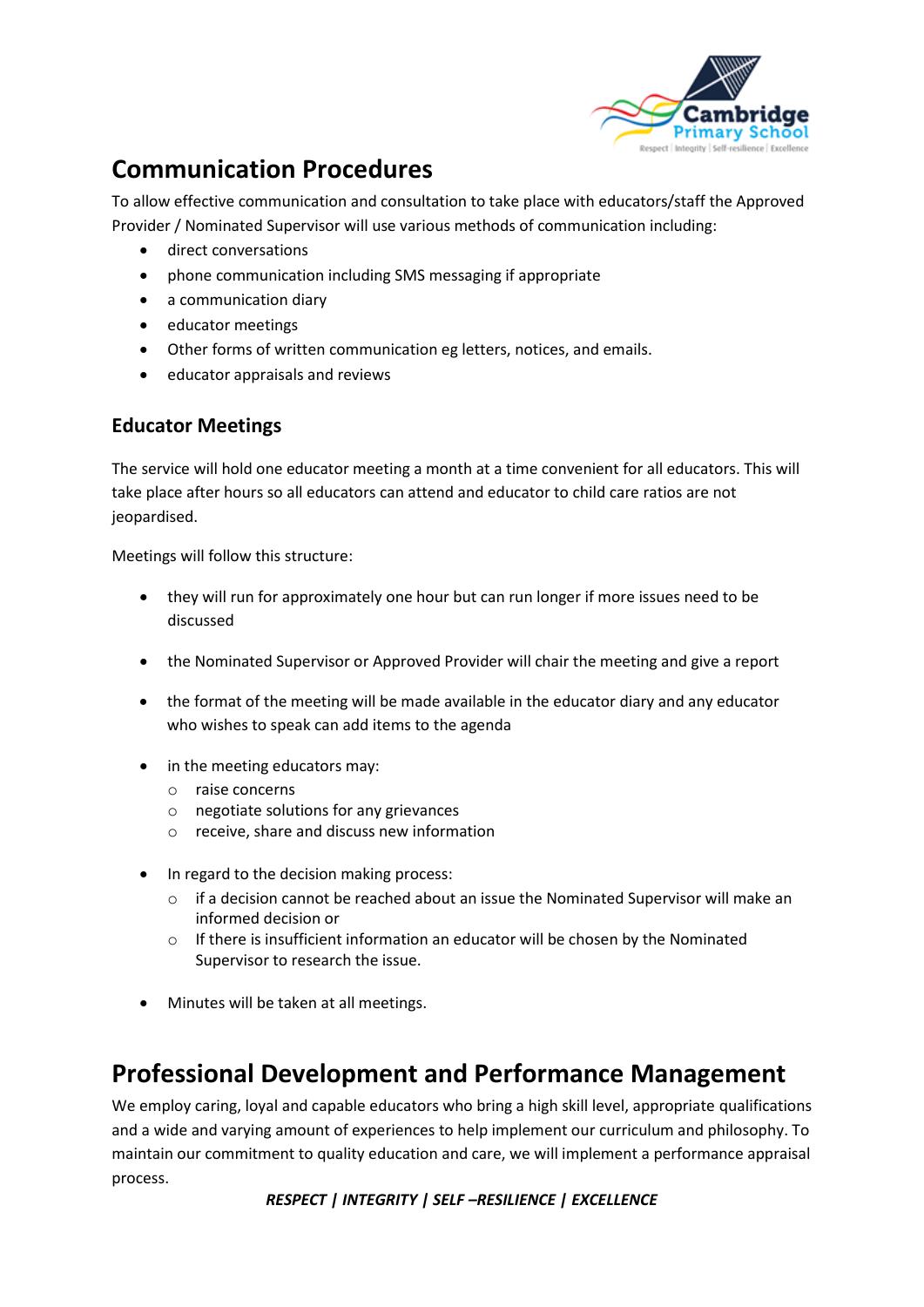

### **Performance Management/Appraisal**

The Nominated Supervisor will complete a performance appraisal for all educators and staff every 12 months. This will involve a beginning, mid-cycle and end of year review where performance goals are set and monitored and key performance indicators are evaluated. In addition the Nominated Supervisor will complete a performance appraisal for new educators and staff after they have completed 3 months at the service. The educator or staff member and the Nominated Supervisor will agree on a mutually acceptable date at least 2 weeks prior to the appraisal meeting.

The appraisal process will be used as a tool:

- to ensure educators and staff are aware of their duties and responsibilities
- To discuss the level of performance expected. The appraisal process is the best way to show evidence of continued poor work performance and allows formal written warnings to occur if necessary
- For identifying professional development and training needs.

The appraisal meeting will be linked to the educator's job description and will include:

- an appraisal of the educator's performance in relation to their job description
- review and if necessary clarification of the job role and its expectations
- self assessment of performance by the educator or staff member
- two way feedback between the Nominated Supervisor and educator or staff member
- discussion of future opportunities within the position
- discussion on an action plan for further training
- Feedback about how the appraisal process could be improved.

### **Training**

The Nominated Supervisor will ensure that funds are set aside for training and development needs in the annual budget. Training will be provided on an equitable basis to all educators and staff and may include:

- mentoring by appropriate educators/staff
- in-house workshops run by an external trainer
- External workshops, seminars etc.
- formal TAFE, college or University courses
- on-the-job training (eg through changes in role or through exchange of information between educators/staff)
- educator and management exchanges between services
- Provision of appropriate resources (books, movies, documentaries etc).

# **Work, Health and Safety Issues**

### **Bullying, Discrimination and Harassment**

**Discrimination** occurs when someone is treated less favourably than others because they have a particular characteristic or belong to a particular group of people, such as age, race or gender. **Harassment** involves unwelcome behaviour that intimidates, offends or humiliates a person because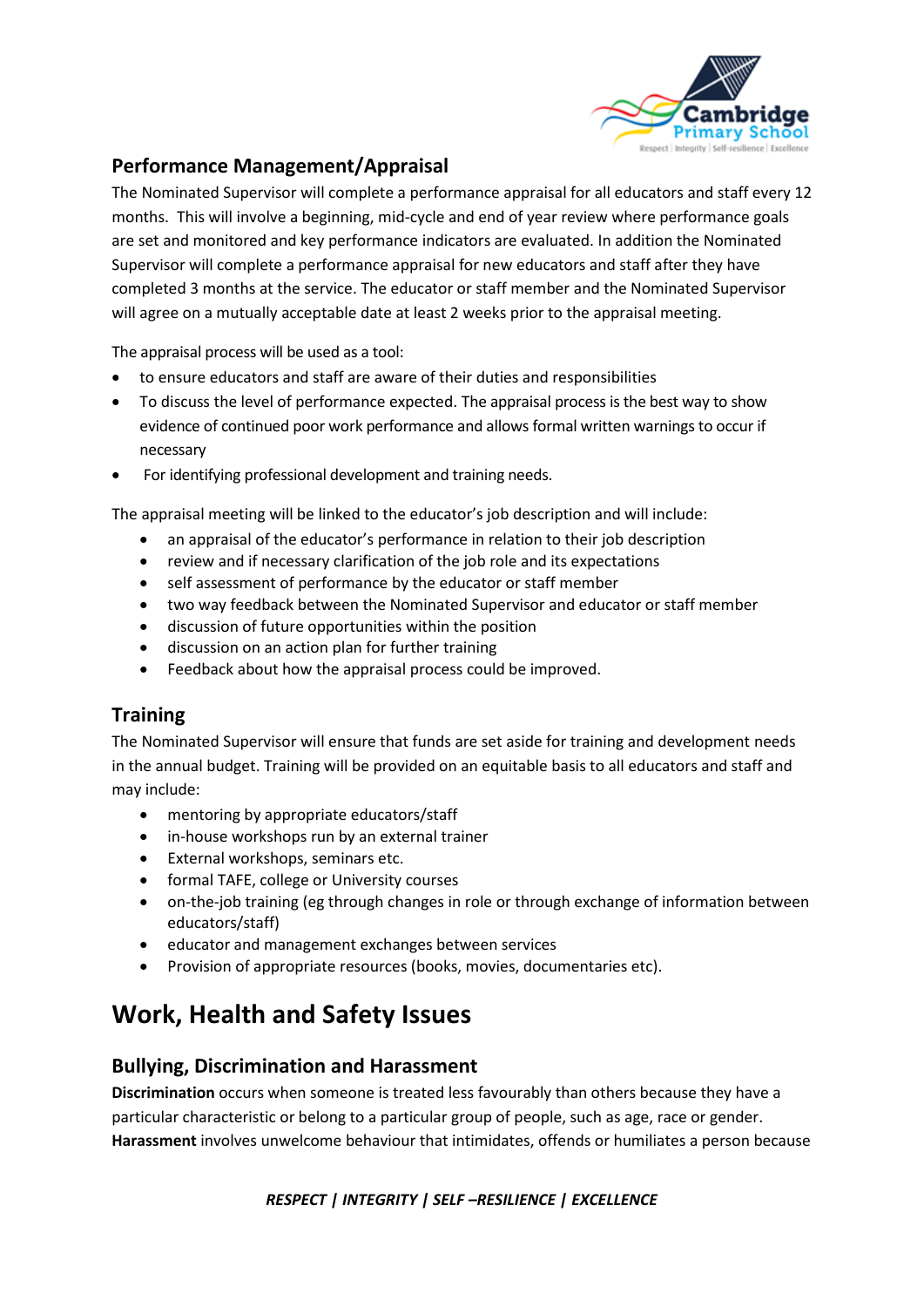

of a particular personal characteristic such as race, age, gender, disability, religion or sexuality. It is possible for a person to be bullied, harassed and discriminated against at the same time.

Various anti-discrimination, equal employment opportunity, workplace relations, and human rights laws make it illegal to discriminate or harass a person in the workplace. Work Health and Safety laws include protections against discriminatory conduct for workers raising health and safety concerns.

**Bullying** is repeated and unreasonable behaviour towards a worker or a group of workers. Our service will not tolerate bullying in any form because it may have a detrimental effect on the psychological, emotional and/or physical wellbeing, health and safety of our educators and staff. Amendments to the Fair Work Act 2009 make it illegal to bully a person in the workplace from 1 January 2014.

Unreasonable behaviour includes actions that victimise, humiliate, intimidate or threaten and may be intentional or unintentional. It can occur directly and by using information technology such as email, texting and social media. While one incident of unreasonable behaviour is not considered to be workplace bullying, it may escalate and it will not be ignored. Examples include:

- Abusive, insulting or offensive language or comments.
- unjustified criticism or complaints
- continuously and deliberately excluding someone from workplace activities
- withholding information that is vital for effective work performance
- setting unreasonable timelines or constantly changing deadlines
- setting tasks that are unreasonably below or beyond a person's skill level
- denying access to information, supervision, consultation or resources that adversely affects a worker
- spreading misinformation or malicious rumours
- changing work arrangements, such as rosters and leave, to deliberately inconvenience a particular worker or workers
- Excessive scrutiny at work.

Reasonable actions taken by the Approved Provider or Nominated Supervisor to direct or control the way work is carried out is not bullying behaviour. Examples of reasonable behaviour include:

- setting reasonable performance goals, standards and deadlines
- rostering and allocating working hours where the requirements are reasonable
- transferring a worker for operational reasons
- deciding not to select a worker for promotion where a reasonable process is followed and Documented
- informing a worker about unsatisfactory work performance when undertaken in accordance With any workplace policies or agreements such as performance management guidelines
- informing a worker about inappropriate behaviour in an objective and confidential way
- implementing organisational changes or restructuring
- termination of employment

The Approved Provider or Nominated Supervisor will: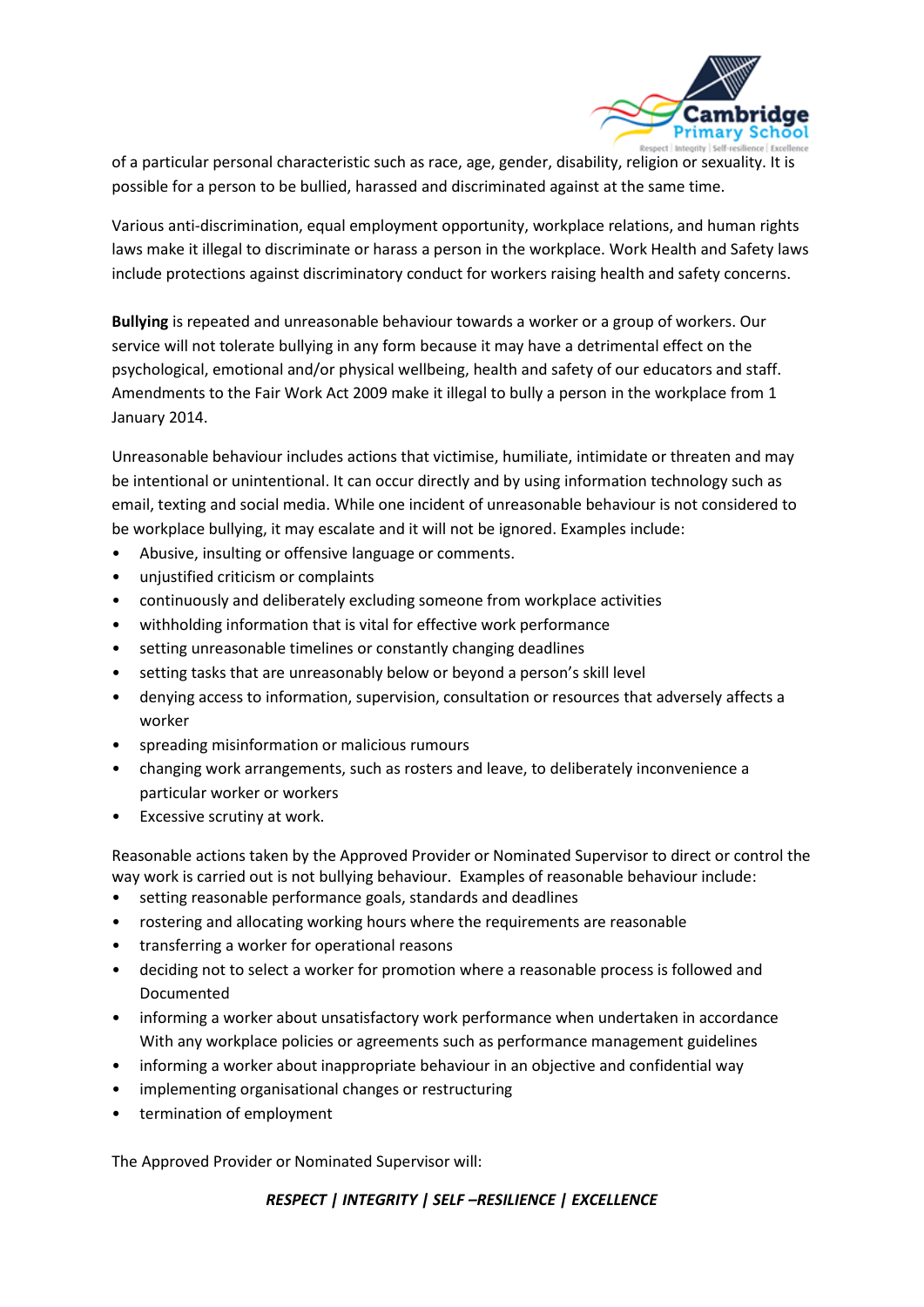

- ensure all educators, staff, visitors and volunteers are aware of and comply with our Code of Conduct
- investigate and manage incidents of workplace bullying, harassment and discrimination in accordance with our Grievance Guidelines located in this Policy
- consult with educators, staff and volunteers during staff meetings when:
	- o identifying the risk of workplace bullying, harassment and discrimination
	- o making decisions about procedures to monitor and address workplace bullying, harassment and discrimination
	- o making decisions about information and training on workplace bullying, harassment and discrimination
	- $\circ$  Proposing changes to the way work is performed or rosters managed as this may give rise to the risk of workplace bullying, harassment and discrimination.
- provide appropriate information, instruction, training or supervision to educators, staff , visitors and volunteers to minimise the risks to their health and safety from workplace bullying, harassment and discrimination
- Contact the Police if there are incidents of workplace bullying, harassment and discrimination that involve physical assault or the threat of physical assault, or a visitor engages in bullying behaviour, harassment and discrimination and refuses to leave the Service.

Educators, staff, visitors and volunteers will:

- consider whether something they do or don't do will adversely affect the health and safety of others
- comply with any reasonable instruction, policy and procedure given by the Approved Provider or Nominated Supervisor in relation to workplace bullying, harassment and discrimination
- report all incidents of workplace bullying, harassment and discrimination using our Grievance Guidelines
- Talk to the Approved Provider or Nominated Supervisor if they have any questions about workplace bullying, harassment and discrimination.

#### **Identifying Workplace Bullying, Harassment and Discrimination**

The Approved Provider or Nominated Supervisor will minimise the risk of workplace bullying, harassment and discrimination occurring by:

#### **1. Identifying the risk of workplace bullying, harassment and discrimination**

- Talking to educators, staff and volunteers (or conduct an anonymous survey) to find out if bullying is occurring or if there are unreasonable behaviours or situations likely to increase the risk of bullying, harassment and discrimination.
- Monitoring patterns of absenteeism, sick leave, staff turnover, grievances, injury reports, workers compensation claims and other such records to establish any regular patterns or sudden unexplained changes.
- watching for any changes in workplace relationships between educators, staff, volunteers, visitors and/or managers
- Seeking feedback on the professionalism of workplace behaviours in exit interviews and from supervisors and where relevant families.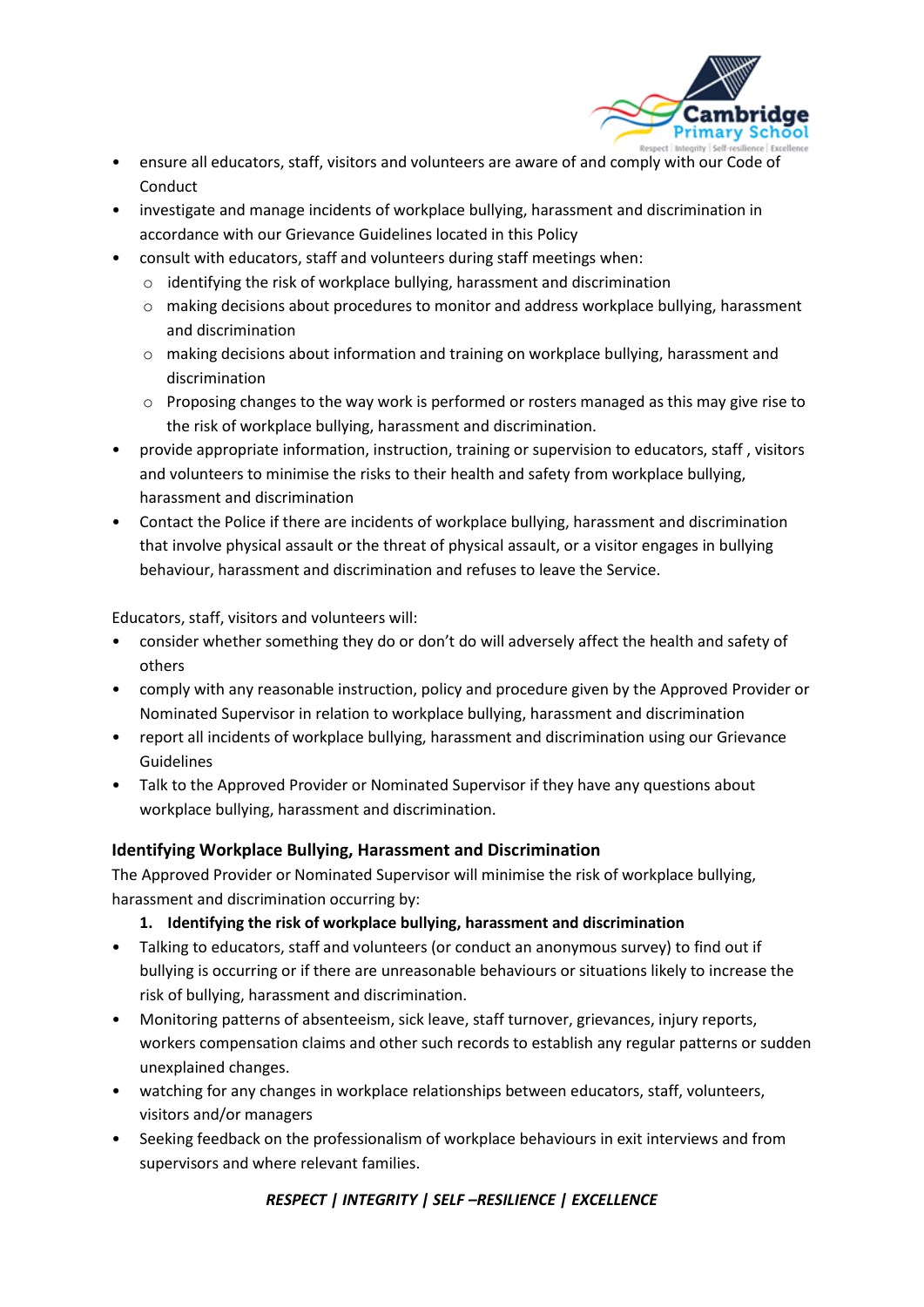

- monitoring issues raised
	- **2. Implementing measures to prevent and respond to workplace bullying, harassment and discrimination**
- Implementing a Code of Conduct.
- Providing educators, staff, volunteers and visitors with information about our bullying, harassment and discrimination policy and relevant procedures at staff meetings, via email and by displaying anti-bullying posters.
- implementing grievance procedures which deal with bullying complaints in a confidential, reliable and timely way (see Grievance Guidelines)
- implementing effective performance management processes
- clearly defining jobs and seeking regular feedback from educators and staff about their role and Responsibilities
- Reviewing and monitoring workloads and staffing levels.
- Including educators and staff in decision making which affects their roles and responsibilities.
- consulting with educators and staff as early as possible about any changes that affect their roles and responsibilities
- promoting and modelling positive leadership styles eg communicating effectively and providing constructive feedback both formally and informally
- organising relevant leadership training for managers and supervisors eg on performance management
- Mentoring and supporting new and poor performing leaders, educators or staff.
- facilitating teamwork and cooperation
- Ensuring supervisors act in a timely manner on any unreasonable behaviour.

#### **3. Reviewing measures to prevent and respond to workplace bullying, harassment and discrimination**

The Approved Provider or Nominated Supervisor will implement a review of the bullying, harassment and discrimination policy and procedures if there is an incident of workplace bullying, when new or additional information about bullying becomes available or at the scheduled review date. Information will be obtained from confidential surveys, exit interviews and records of sick leave and workers compensation claims.

#### **Training about Workplace Bullying, Harassment and Discrimination**

The Approved Provider or Nominated Supervisor will organise training to ensure all educators, staff and volunteers can recognise workplace bullying, harassment and discrimination. Training will cover:

- our bullying, harassment and discrimination policy and procedures
- measures used to prevent bullying, harassment and discrimination from occurring
- how to report workplace bullying, harassment and discrimination
- how bullying, harassment and discrimination reports will be responded to
- Where to go for more information and assistance.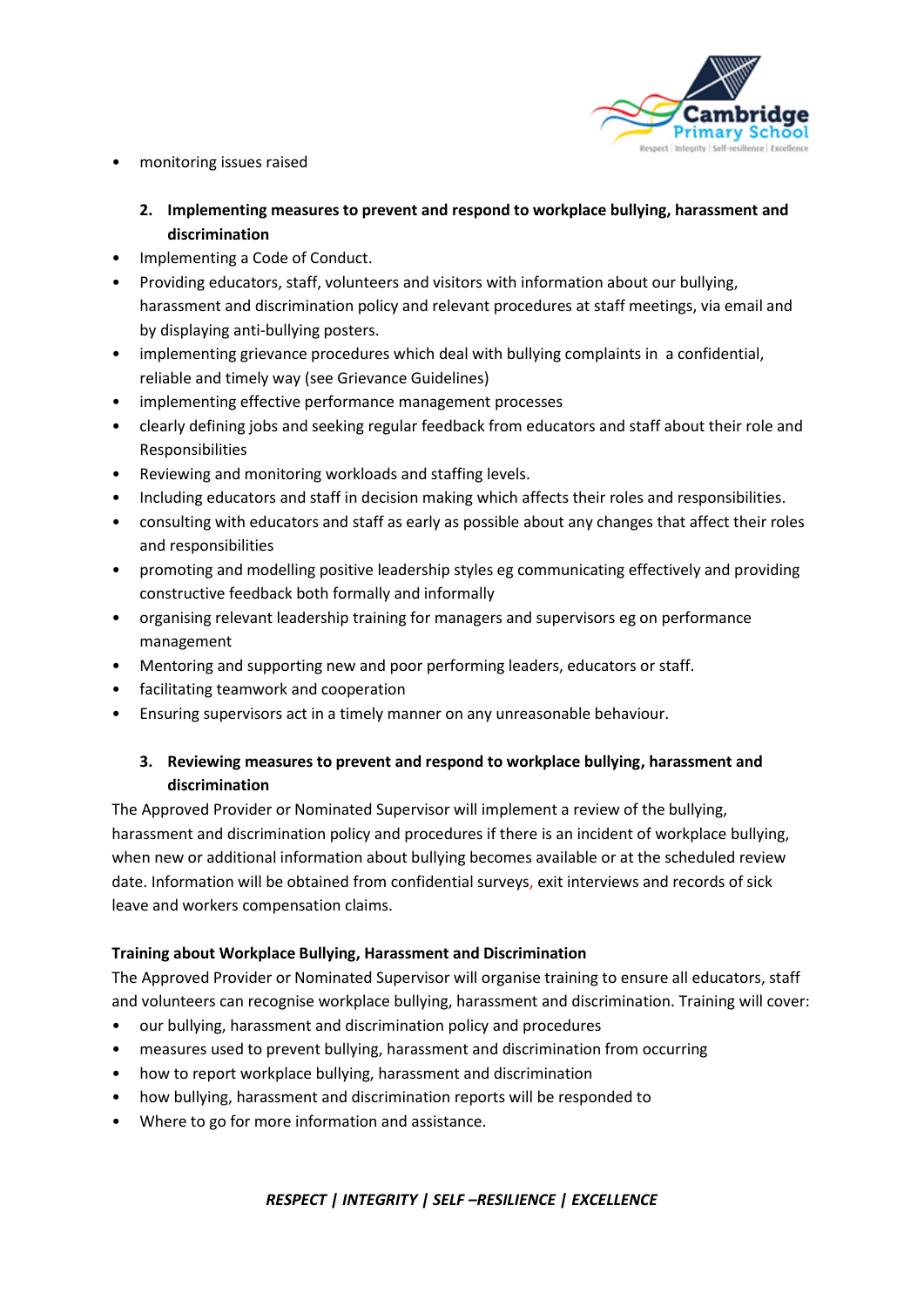

The Approved Provider or Nominated Supervisor, and other educators and staff who may be involved in resolving workplace bullying, harassment and discrimination will be familiar with conflict resolution skills and undertake training in that area if required.

### **Stress Management Guidelines**

If an educator feels stressed in any way they should:

- Approach the Nominated Supervisor and talk together to see if the situation can be remedied in any way.
- Approach their team leader, the Approved Provider, or if relevant a Union official if the educator feels unable to approach the Nominated Supervisor.
- accept opportunities to have stress alleviated (including counselling if recommended and Employer Assistance Program support)

The Approved Provider or Nominated Supervisor will:

- discuss the cause of the stress with the educator or staff member and discuss viable options to alleviate it
- refer educator/staff member to counselling and support using the Employer Assistance Program if required
- monitor and review the effectiveness of educator stress management procedures
- Monitor workloads to ensure educator is not overloaded or overwhelmed.
- monitor overtime hours and regular working hours to ensure educator is not overworked
- Monitor holidays to ensure educator is taking, or at least aware of, their entitlements.
- ensure that bullying and harassment is not taking place
- be aware that educators may be suffering personal stress e.g. a death in the family or separation and offer additional support
- raise any issues in a sensitive manner
- support an educator or staff member on sick/personal leave
- work with the educator or staff member on stress leave to set up a return to work plan
- Monitor and discuss with the educator /staff member their stress levels in the workplace after they return to work.

# **Managing Breaches and Complaints/Grievances**

All breaches of our Code of Conduct (including corruption, maladministration and waste of resources) and complaints or grievances from educators, staff members, families, visitors and volunteers associated with the workplace will be managed in line with our Grievance Guidelines. This includes incidents of bullying, discrimination and harassment at the Service. Our Service takes any incident of (alleged) bullying, discrimination or harassment very seriously because it can cause significant health and wellbeing issues for employees.

Grievances can occur in all workplaces and handling them properly is important for maintaining a safe, healthy, harmonious and productive work environment. Documented grievance procedures are important because: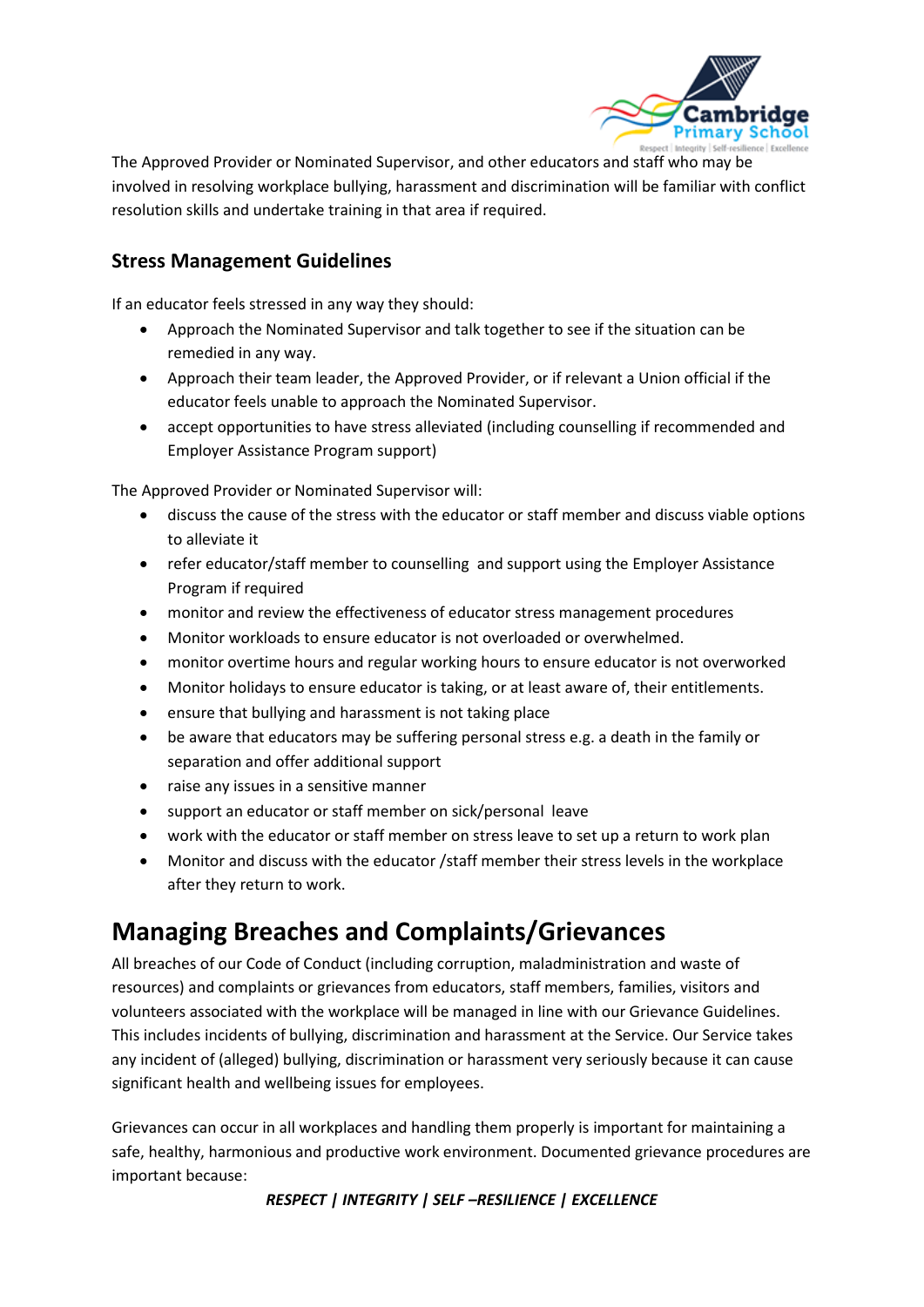

- staff and visitors need to know a process exists for receiving and managing grievances and complaints fairly, impartially, promptly and thoroughly
- they help to ensure small issues or problems do not escalate
- supervisors and managers need to be aware of issues causing conflict
- documentation provides evidence and a record of the grievance and the outcome
- Complaints facilitate continuous improvement of Service operations.

## **Grievance Guidelines**

These procedures explain the procedure for reporting and managing grievances, the roles and responsibilities of educators, staff and managers and the potential consequences of breaching our policies and procedures and Code of Conduct.

#### **Educators, staff, volunteers and visitors will:**

- Raise the grievance or complaint directly with the person they have grievance with. Both parties should try to resolve the issue and develop solutions to ensure the problem does not happen again. Discussions should be based on the principles of privacy, confidentiality, respect and open-mindedness, will not involve other educators, staff, volunteers or visitors (eg parents) and will take place away from children.
- Raise the grievance or complaint with the Approved Provider or Nominated Supervisor (or another manager/supervisor if the grievance involves the Approved Provider or Nominated Supervisor) if they are unable to resolve the concern, or feel uncomfortable raising the matter directly with the person concerned. The Approved Provider or Nominated Supervisor (or other manager) may ask for the issue to be put in writing. Employees should provide all relevant information, including what the problem is, any other person involved in the problem and any suggested solution. Educators are encouraged to communicate openly about the issue.
- raise any grievance involving suspected or actual unlawful activity (including bullying) with the Approved Provider or Nominated Supervisor immediately and privately
- be confident that their concerns will be thoroughly investigated, but aware that the outcome may not result in the action requested
- Union members may seek assistance or support from their trade union at any time.

Educators, staff, volunteers and visitors will not:

- Become involved in complaints or grievances that do not concern them. This is neither ethical nor likely to advance the grievance process or outcome
- Raise complaints with an external complaints body, such as a court or Tribunal, without exhausting our grievance procedures.

The Approved Provider or Nominated Supervisor will:

- treat the complaint seriously and deal with it as a matter of priority in a confidential and impartial manner
- discuss the issue with the complainant within 24 hours of receiving the verbal or written complaint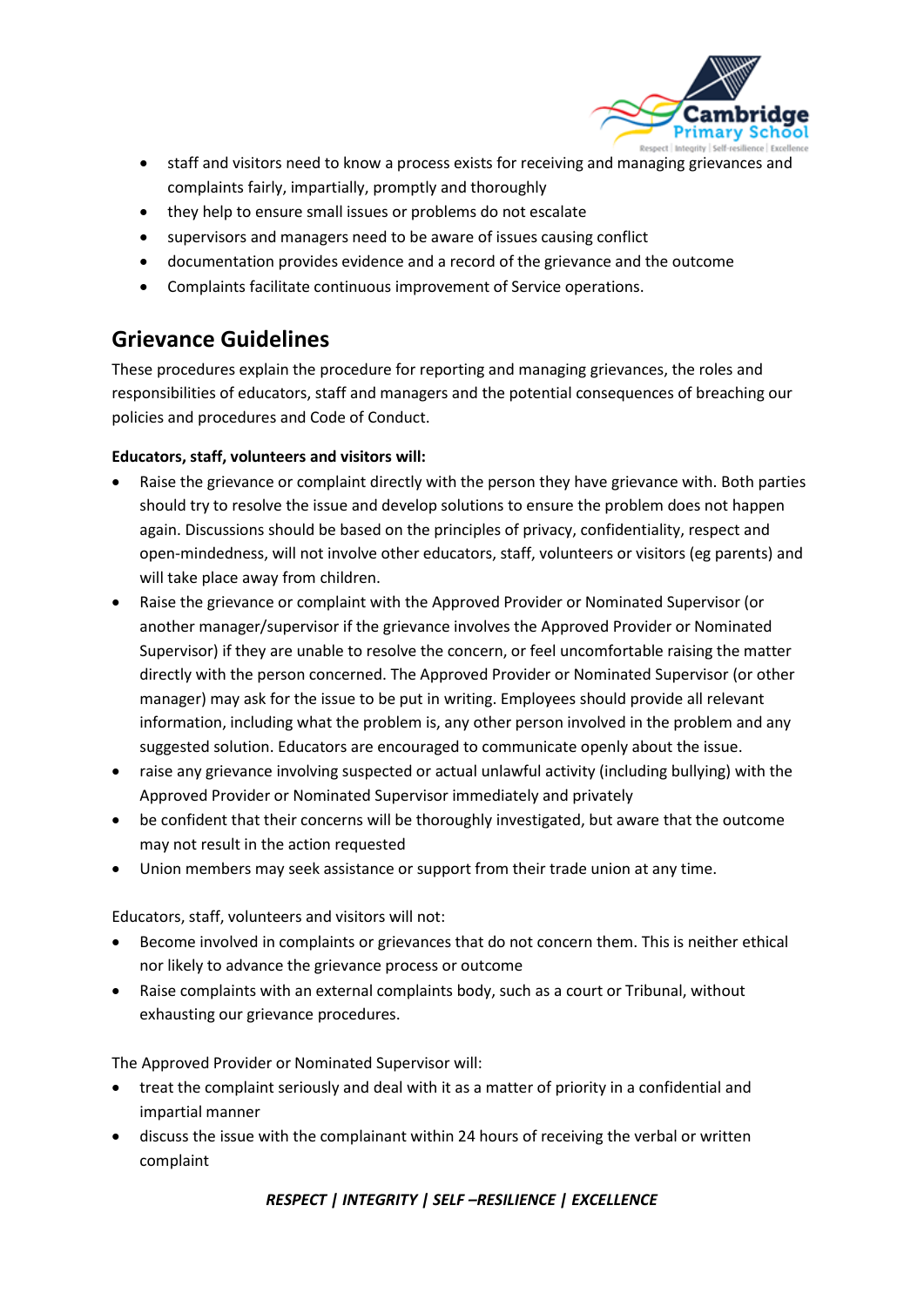

- Properly investigate and fairly and impartially consider the issue. This will include:
	- o reviewing the circumstances and facts of the complaint (or breach) and inviting all affected parties to provide information where appropriate and relevant
	- $\circ$  Discussing the nature of the complaint (or breach) and giving an educator, staff member, volunteer or visitor an opportunity to respond. To encourage teamwork and respect, the issue may be discussed at an educator meeting if the privacy of the people involved can be protected.
	- $\circ$  allowing them to have a support person present during an interview (eg health and safety representative, however this does not include a lawyer acting in a professional capacity)
	- $\circ$  providing the manager or employee with a clear written statement outlining the outcome of the investigation
- Advise the complainant and all affected parties of the outcome within seven working days of receiving the verbal or written complaint.
	- $\circ$  If the complaint has been put in writing, or the parties involved request a written response, the Approved Provider or Nominated Supervisor will provide a written response outlining the outcome. If a written agreement about the resolution of the complaint is prepared, all parties must agree it accurately reflects the resolution.
	- o If the Approved Provider or Nominated Supervisor decides not to proceed with the investigation after initial enquiries, he or she will give the complainant the reason/s in writing.
- Keep appropriate records of the investigation and outcome, and store those records in accordance with our Privacy and Confidentiality Policy and Record Keeping and Retention Policy.
- monitor ongoing behaviour and provide support as required
- ensure the parties are protected from victimisation
- Offer external review by a Tribunal or alternate organisation where employees, visitors and volunteers are unhappy with the outcome of the grievance procedure. Workplace bullying matters may be referred to the Fair Work Commission which can direct employers to take specific actions against workplace bullies or the Work Health and Safety (WHS) Regulator which may investigate whether WHS duties have been contravened
- request feedback on the grievance process using a questionnaire
- track complaints to rectify identify recurring issues within the Service
- Notify the regulatory authority within 24 hours if a complaint alleges the safety, health or wellbeing of a child is being compromised. Please refer to our Incident, Injury, Trauma and Illness Policy.

Outcomes may include:

- gaining an apology and a commitment that certain behaviour will not be repeated and monitoring this over time
- education and training in relevant laws, policies or procedures (eg bullying awareness, leadership skills)
- assistance in locating relevant counselling services
- disciplinary procedures including a verbal or written warning, termination of employment or transfer to a different position at the Service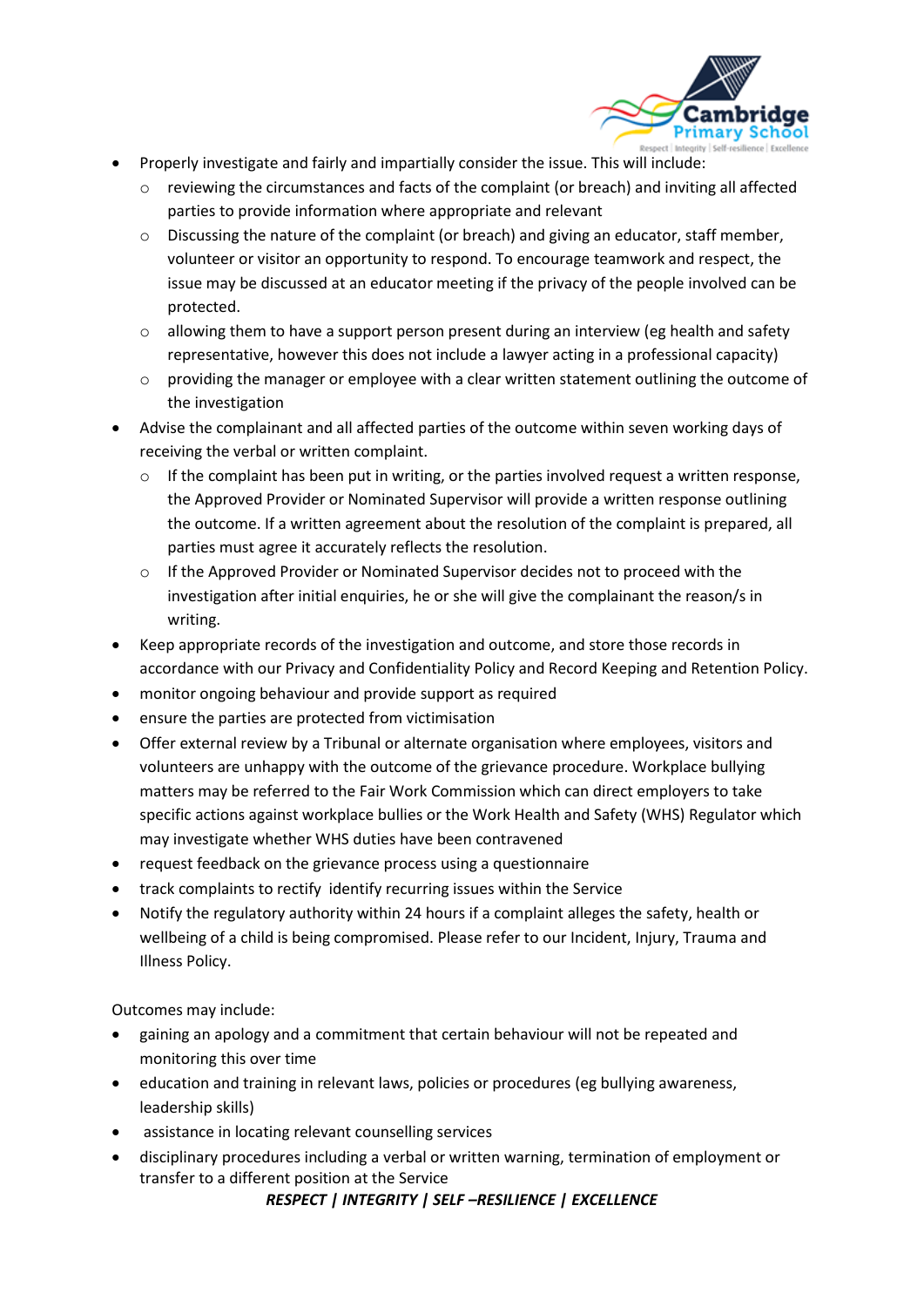

- redressing any inequality which occurred to the complainant
- providing closer supervision
- modifying Service policies and procedures
- Developing new policies and procedures.

Outcomes will take into consideration relevant industrial relations principles and guidelines and make provision for procedural fairness. The Approved Provider or Nominated Supervisor will consider:

- o the number of complaints (or breaches)
- $\circ$  The opportunities given to adhere to a policy or procedure and/or change behaviour.
- o the opportunities given to respond to the allegations
- $\circ$  the seriousness of the complaint (or breach), and whether it impacted the safety and welfare of other employees, volunteers or visitors
- o Whether a policy, procedure or complaint is reasonable.

# **New and Returning/Staff**

### **Orientation**

Before a new educator or staff member commences their job the Nominated Supervisor will:

- show them around the service, allow them to spend some time in their designated room, introduce them to other educators and staff, children and families
- ensure they understand how to adequately supervise children at all times, including during transitions and rest times
- ensure they know where we store the First Aid Kit(s), emergency asthma kits, Epi-pens and children's medication, which educators hold first aid qualifications, and who has undertaken asthma and anaphylaxis training
- give them a copy of the Staff Handbook
- highlight all policies, procedures, our Code of Conduct and the Service philosophy, and ensure they know where the Policy and Procedures Manual is and how to access it at all times
- highlight relevant legislation including the Education and Care Services National Law and Regulations, Child Protection, Work Health and Safety (WHS), Anti-Discrimination, Bullying and Privacy and Confidentiality
- Ensure they know under which industrial award/ agreement they are employed and how to access it.
- ensure they are familiar with Work Health and Safety (OHS) principles and child protection principles, particularly the procedures and safeguards that apply in the Service
- Provide them with necessary forms in regards to taxation, superannuation and payment of salary.
- advise them about the Service's management structure
- provide them with a copy of their Job Description and go through it with them
- Clarify any questions they have.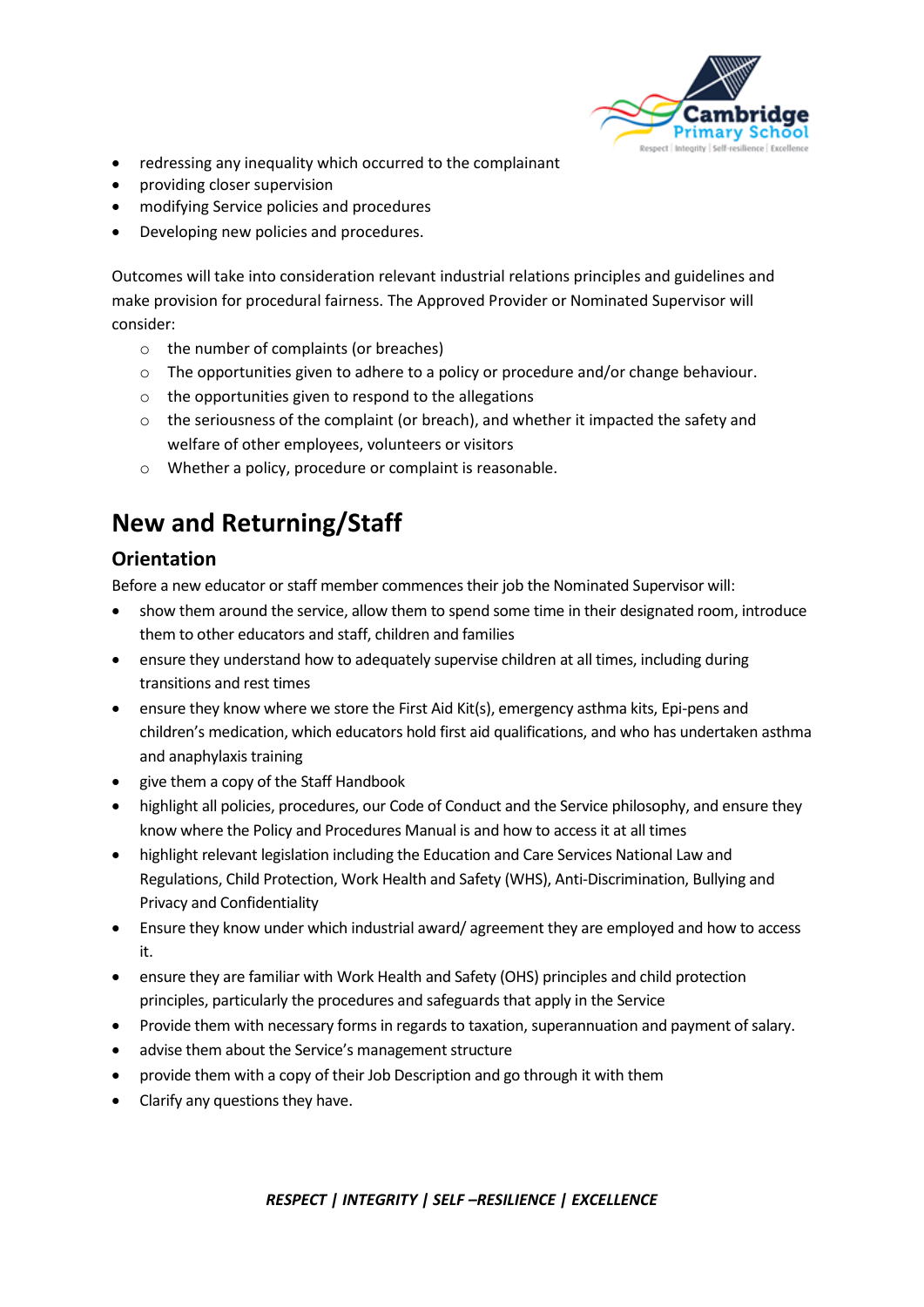

The Nominated Supervisor will meet with the new educator or staff member at the end of their first week to clarify any questions they may have or resolve any issues that may have arisen including any training needs they have identified.

### **Return from Extended Leave**

The Approved Provider or Nominated Supervisor will work with both the educator who has been on leave and educators at the Service to ensure a smooth return to work by:

- Encouraging the educator to visit a few days before they return to work to reacquaint themselves with the environment and take in any changes.
- notifying the educator of any policy changes
- notifying families of the educator's return
- offering training and development if necessary
- Discussing any special conditions or considerations and drawing up an appropriate plan to manage these.

If the period is due to an illness the educator must produce a medical certificate stating they are fit to return to work.

### **Work Experience Students and Volunteers**

The Service is happy to support Work Experience Students and Volunteers in their efforts to become Early Childhood Professionals. They will be encouraged to obtain the qualifications necessary to work with children under the National Quality Framework. All volunteers and work experience students over the age of 18 must have a working with children check (WWCC)

#### **Work Experience Students and Volunteers MUST follow all policies and procedures at the service.**

Educators will:

- maintain open communication with Work Experience Students and Volunteers along with their practicum teachers
- support all students and volunteers undertaking work experience needs during their placement
- pass relevant skills and knowledge onto each student and volunteer
- ensure all educators are provided with relevant feedback about tasks that the student is required to complete in the service as part of their practicum
- be aware of student and volunteer expectations
- Have the time and capabilities to support each student and volunteer in their placement.

Work Experience Students and Volunteers will:-

- learn about the children through observation and practical experience
- develop skills and abilities needed to care for and educate children
- learn about working as part of a team in the Early Childhood Profession
- learn strategies employed when working in a team environment
- learn skills already acquired by qualified educators in the Service
- become familiar with families and children in the Service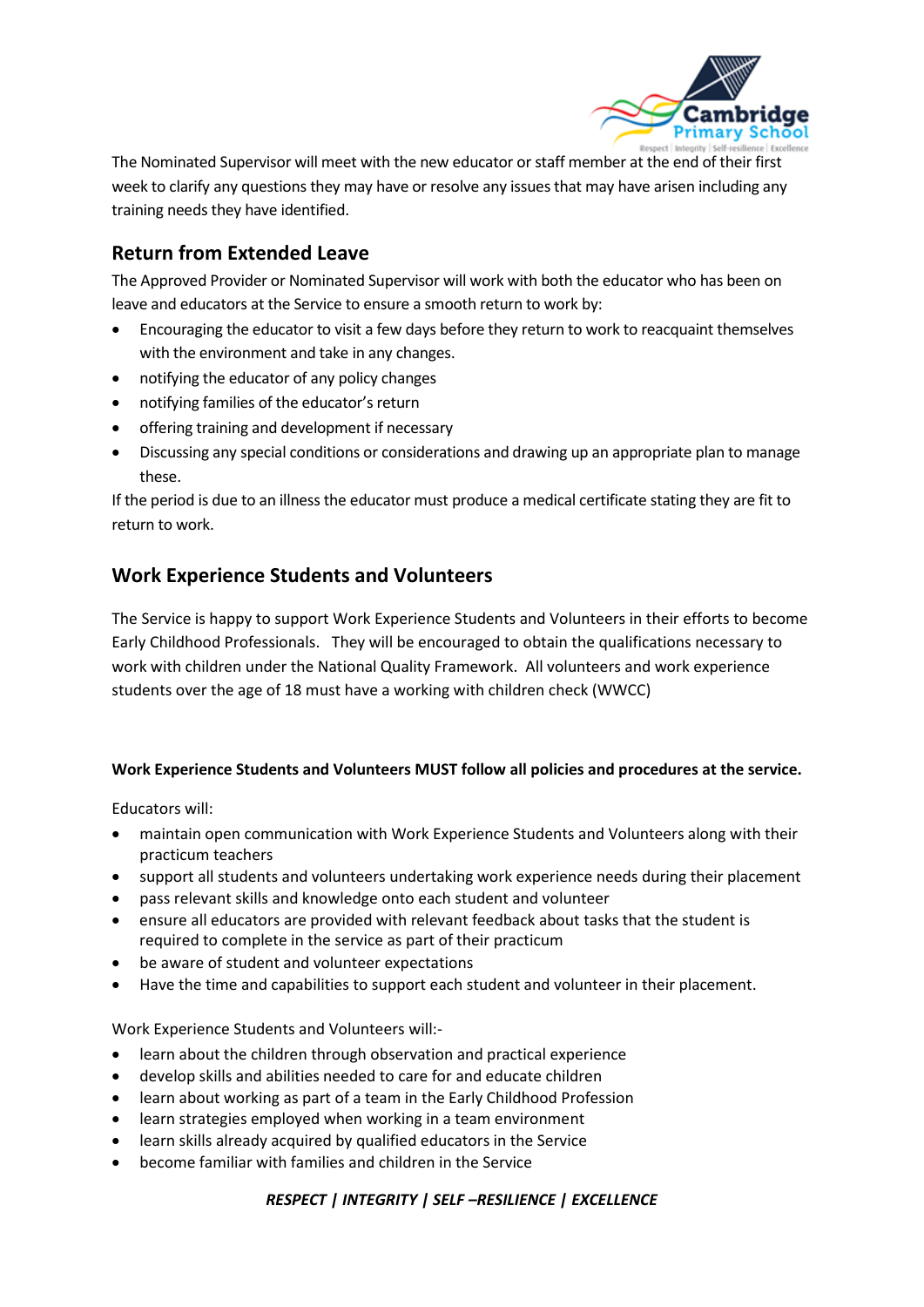

• Keep educators aware of all written work requirements.

#### **METHOD:**

The Nominated Supervisor or Approved Provider will appoint an educator to be 'Student Supervisor,' arrange a pre-placement visit for the student or volunteer and inform those at the Service when this will occur. Families will also be informed when Work Experience Students and Volunteers are present at the service and about their role and hours they will be spending at the Service. During the visit the Supervisor will:

- give the student or volunteer times/hours and dates of the placement
- give the student a student package
- take the student or volunteer on a tour of the Service
- Introduce the student or volunteer to the educators.

Work Experience Students and Volunteers will:

- Inform the Student Supervisor in writing of what will be expected of them by their training body, University or School, or any other training organisation, and provide time sheets and evaluation forms. If this has not happened during the pre-placement visit it will occur on the Student's first day.
- Work different shifts to gain knowledge of different aspects of Service operations.
- bring in a photo and a short statement with:
	- o name
	- o time they will be at the Service
	- o What it is they are studying.
- Discuss with the Student Supervisor any problems they may be experiencing.

The Supervisor will:

- Discuss progress of written work and performance with the student and volunteer.
- Discuss any issues raised by the student with the Student Supervisor in a timely manner.

#### Fail Procedure:

If educators feel that the student is at risk of failing their practicum, the following steps will be taken:

- Alert the Student Supervisor of any concerns with the student
- The educator and Student Supervisor will discuss these issues with the Student in a timely manner
- The Student Supervisor will arrange for the student's teacher to visit the Service and discuss issues that have arisen
- The student's educational institution will ultimately determine the outcome of the practicum.

#### Termination of Practicum:

Termination of student's placement will occur if the student:

- harms or is at risk of harming a child in their care
- is under the influence of drugs or alcohol
- has disregard for the Service and fails to notify the Service if unable to attend
- is observed using repeated inappropriate behaviour at the Service